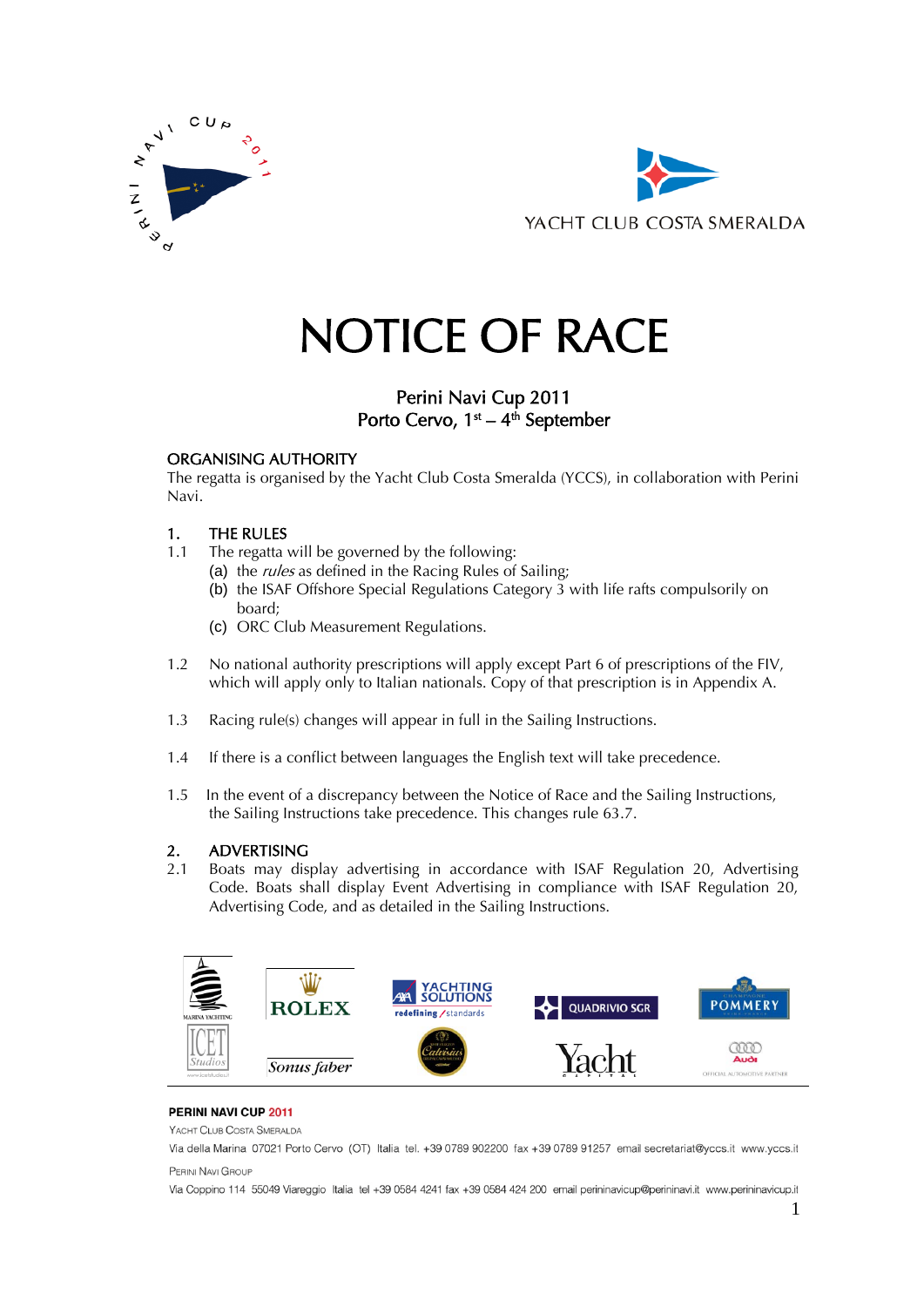



2.2 Boats will be required to display the Sponsor's pennant on the backstay throughout the period starting one hour after the completion of registration and ending one hour after the finish of the last race of the regatta.

In addition boats are kindly requested to fly the burgees of Perini Navi, Marina Yachting and Axa. The O.A. will supply the burgees at final registration.

- 2.3 Boats will be required to display the event battle flag throughout the same period but only while moored.
- 2.4 The Organizing Authority will supply the pennant and flags at registration. The Organizing Authority will also supply numbered identification bow numbers that shall be displayed in the port and starboard lifelines at all times.
- 2.5 The Organizing Authority may also require the installation, at no cost to competitors, of on board video cameras for the official television production and/or a tracking system.
- 2.6 Boats intending to display advertising during the regatta shall state in the entry form the nature of such advertising.
- 2.7 Boats are responsible to inform advertisers and sponsors that no activities advertising any brand will be permitted ashore within the Porto Cervo Marina Area without the consent in writing of the Organizing Authority obtained before the start of the Regatta.

# 3. ENTRIES

- 3.1 The Regatta is open to Perini Navi Yachts with minimum LOA of 75 feet.
- 3.2 Entries shall be made on the Entry Form attached and also available on the YCCS web site (www.yccs.com) and shall be received, completed in full, by the Yacht Club Costa Smeralda not later than August  $1<sup>st</sup>$ , 2011. Each entry shall also be accompanied by one copy of the current rating certificate. If a boat elects to reconfigure the sail plan or change any other measurement values requiring a new rating certificate, the new certificate shall be received by the O.A. by 14.00 hours on  $21<sup>st</sup>$  August, 2011.
- 3.3 At the absolute discretion of the Organizing Authority, late entries may be accepted after 1<sup>st</sup> August, but the cost of moorings is not included for late entries and the Organizing Authority cannot guarantee that moorings will be available.
- 3.4 There is a restricted number of mooring spaces and those available nearby the YCCS Clubhouse will be allocated when boats complete their entry on a first-come first-served basis.

#### 4. MEASUREMENT

- 4.1 Boats shall be available for inspection not later than 12.00 hours on the 1<sup>st</sup> September.
- 4.2 Boats may be inspected and/or check measured at any reasonable time before or during the regatta.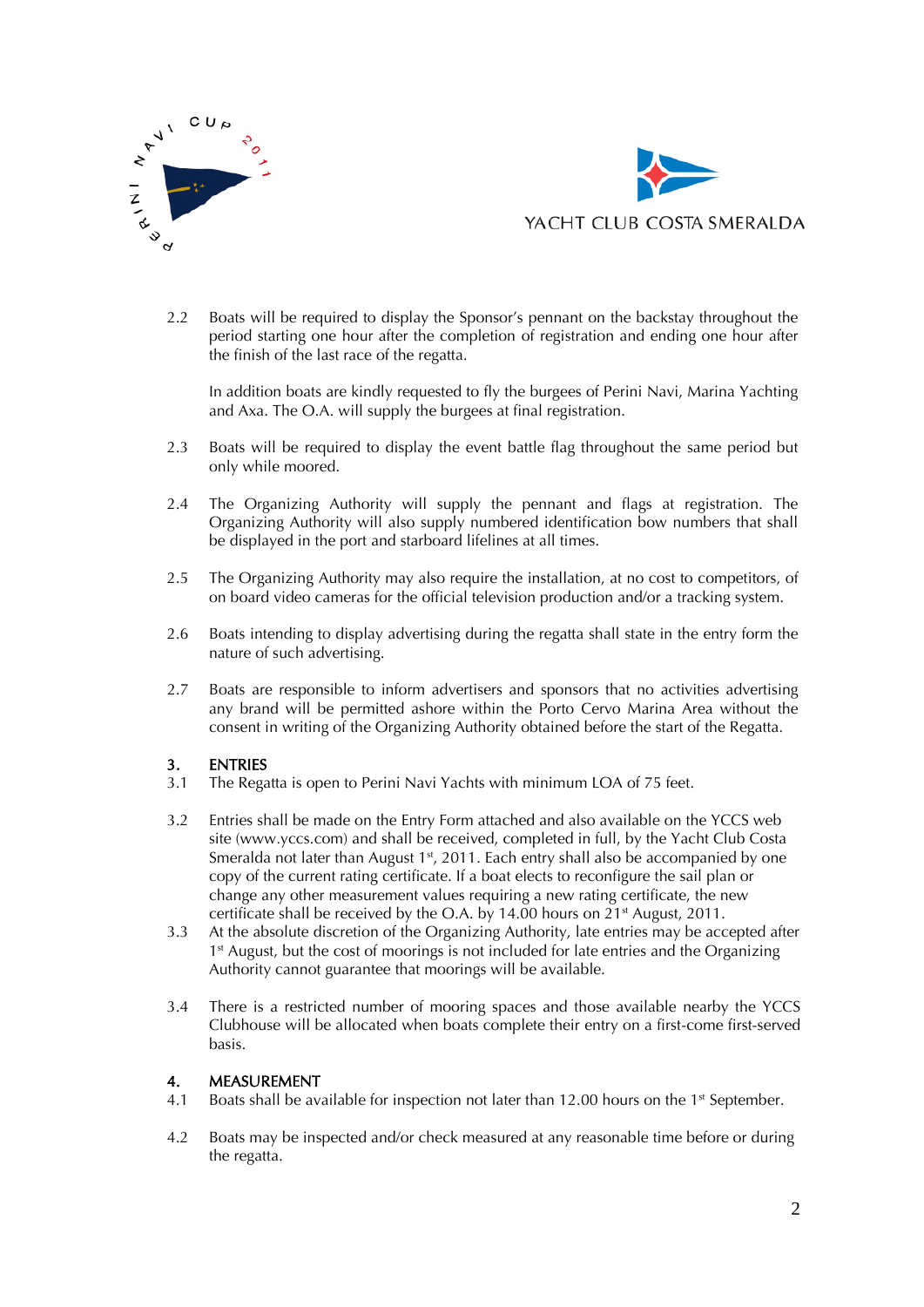



- 4.3 Boats shall only be measured by measurers previously approved by the Organizing Authority.
- 4.4 Sail dimensions shall be either by direct measurement or by sail declaration from the sail maker as the Race Committee at its absolute discretion shall decide.
- 4.5 Hull and rig dimensions shall be either by direct measurement or by declaration from the designer or the builder as the Race Committee at its absolute discretion shall decide.
- 4.6 Noting the relatively large size and weight of the boats, weighing of boats, while desirable, will not be possible. Weight will therefore be verified by such method as the Race Committee shall at its absolute discretion decide.

# 5. Rating and Measurement Certificates

- 5.1 ORC Club Rating certificates may be issued by UVAI Technical Secretariat [www.uvai.it](http://www.uvai.it/) tel. +39 06 884 1273 - fax 06 884 1293 email: [uvairoma@tin.it](mailto:uvairoma@tin.it) .
- 5.2 A list of the ratings of the boats will be posted on the Official Notice Board on the  $1<sup>st</sup>$ September. The Protest Time Limit for Rating Protests for boats, except relating to changes made during the regatta, will expire six hours after the ratings are posted.

# 6. REGISTRATION

- At registration the following documents will be required:
- (a) Original current rating certificate unless already produced;
- (b) Acceptance of the Notice of Race as set out in the Entry Form;
- (c) Disclaimer of liability as set out in the Entry Form;
- (d) Declaration of possession of the requested safety equipments;
- (e) Photography-TV rights consent as set out in the Entry Form.

# 7. REGATTA SCHEDULE

- 7.1 Competitors shall register at Regatta Headquarters at YCCS Clubhouse. The office will be open for registration from 10.00 to 18.00 on September 1st.
- 7.2 The following schedule is intended. Any resultant alteration to the schedule will be promulgated in accordance with the Sailing Instructions.

| 1 <sup>st</sup> September | Registration at YCCS      |                   | $10.00 - 18.00$ |
|---------------------------|---------------------------|-------------------|-----------------|
|                           | Skippers Briefing at YCCS |                   | 18.00           |
| 2 <sup>nd</sup> September | Race                      | Warning signal at | 12.00           |
| 3 <sup>rd</sup> September | Race                      | Warning signal at | 12.00           |
| 4 <sup>th</sup> September | Race                      | Warning signal at | 12.00           |

7.3 The Committee reserves the right to amend the rally schedule.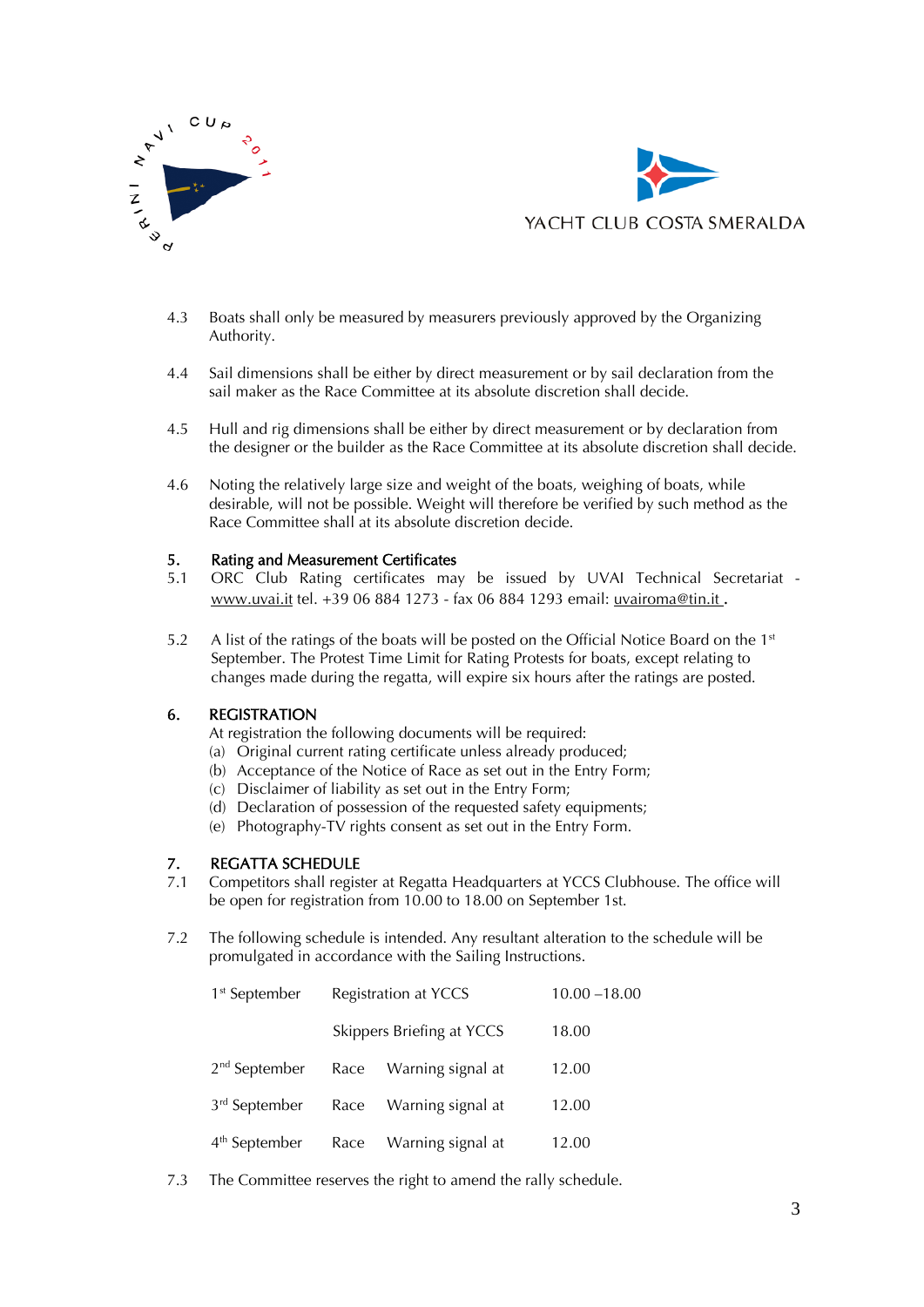



- 7.4 The full programme of events and sailing instructions will be available at Registration.
- 7.5 On the Marina Yachting Race day Owners, Guests and Crews are kindly requested to wear the Marina Yachting clothing that will be given to the boats at their registration in Porto Cervo.

### 8. SCORING SYSTEM

8.1 The Low Point System RRS Appendix A shall apply. One race is required to be completed to constitute a series and there will be no excluded score.

# 9. SAILING INSTRUCTIONS

- 9.1 The Sailing Instructions will be included in Skippers' packs available at Registration.
- 9.2 The regatta will use a staggered start procedure with individual boats starting every two minutes. The order of starting will be based on the boat's respective rating values starting with the lowest rating.
- 9.3 Boats are racing from the preparatory signal but the sailing instructions will provide that boats may engage their engines for safety reasons at any time.

#### 10. BERTHING

10.1 Berthing will be available in Porto Cervo from 11.00 on  $1<sup>st</sup>$  September to 10.00 on  $5<sup>th</sup>$ 2011. Berthing either side of this period will be the responsibility of individual boats. To reserve moorings for tenders please apply directly to the Marina Office: Tel.+39/0789/905111 – Fax +39/0789/91153 email [info@marinadiportocervo.com](mailto:info@marinadiportocervo.com). Early booking is recommended. Boats can be requested to move from their mooring place at anytime for safety reasons.

Boats that would like to remain after the  $5<sup>th</sup>$  of September will be requested to move from the mooring place due to the begin of the Maxi Yacht Rolex Cup.

- 10.2 There is a restricted number of mooring spaces and those available nearby the YCCS Clubhouse will be allocated when boats complete their entry on a first-come first-served basis.
- 10.3 Local regulations require that all boats MUST inform the Harbourmaster's Office by radio on VHF Channel 9 when they first arrive in Porto Cervo and each time they leave or enter the Harbour.

# 11. RACING AREA AND COURSES

11.1 The racing area will be in North Eastern Sardinian waters. The following charts are recommended: nos.  $42 - 43 - 323 - 324 - 325 - 910$ , Italian charts of the Istituto Idrografico della Marina. Charts can be ordered directly at the Istituto Idrografico della Marina - Passo dell'Osservatorio 4, 16134 Genoa, Italy Tel: +39 010 2463528 Courses will be coastal courses.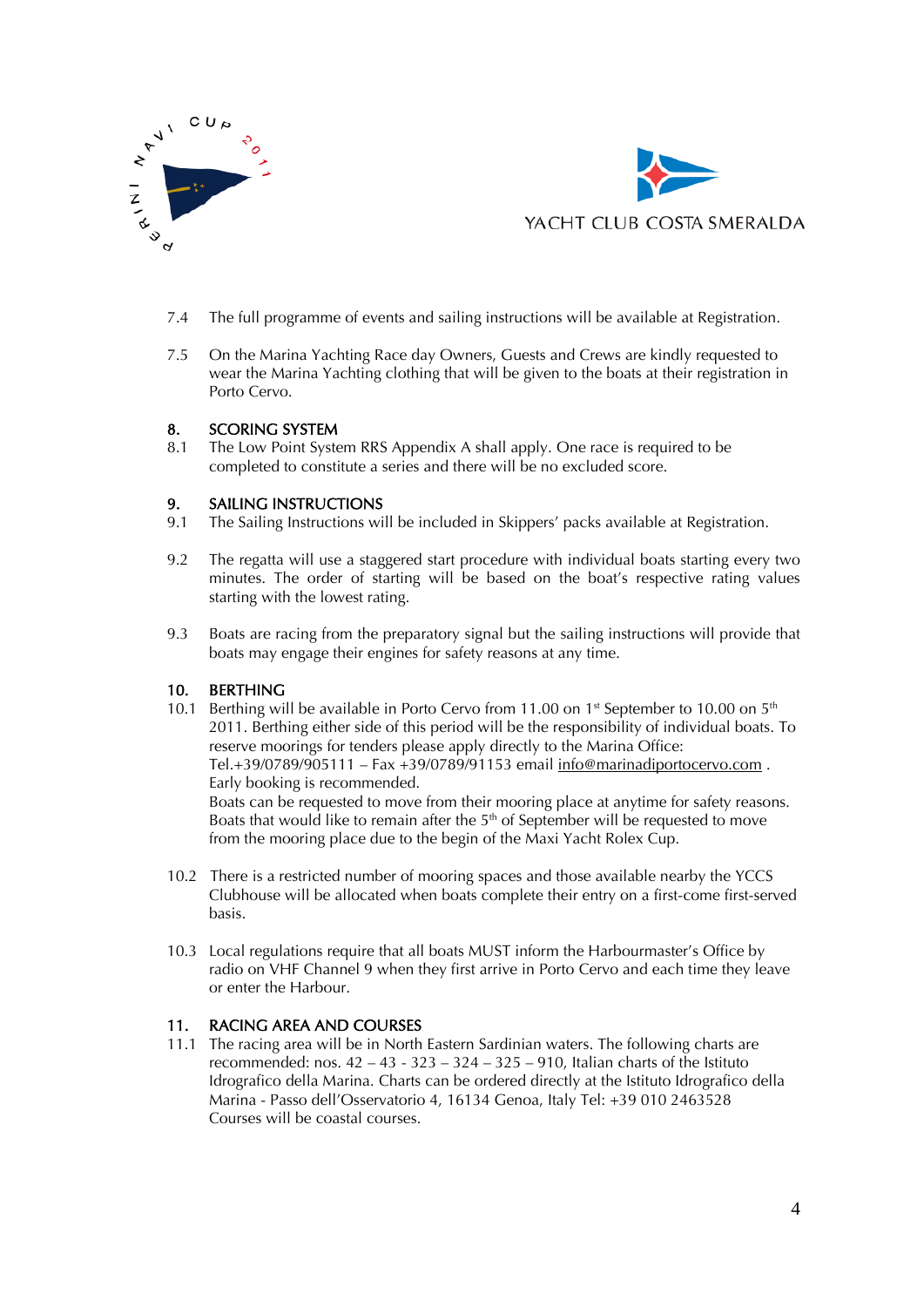



# 12. PENALTIES

- 12.1 RRS 44 and 31.2 will not apply. A boat that may have broken a rule of Part 2 of the RRS or RRS 31.1 while underway may take a time penalty of 2% of her elapsed time, unless she gained a significant advantage in the rally or caused serious damage to another boat, in which case she shall retire.
- 12.2 A boat that intends to take a time penalty under NoR 12.1 shall:
	- (a) display a yellow flag at the first reasonable opportunity after the incident and keep this flag displayed until 5 minutes after finishing.
	- (b) report her acknowledgement in person at Regatta Headquarters and identify the boat infringed against (or mark touched) to the Regatta Committee within 3 hours of finishing.

# 13. INTERNATIONAL JURY

13.1 Protests will be heard by an International Jury whose ruling shall be final.

# 14. IDENTIFICATION

14.1 Numbered identification panels, which will be supplied by the organizing authority, shall be displayed in the port and starboard lifelines at all times.

# 15. ELECTRONIC AIDS AND RADIO FREQUENCIES.

15.1 All types of electronic aids, including radar, VOR, satellite etc, are permitted. No external aids, outside assistance or information may be used, excepting weather forecast information.

Boat to boat communication while racing are permitted and encouraged to assure the maximum possible safety level during the regatta.

15.2 Boats shall be equipped with standard marine VHF Channels.

# 16. AMENDMENTS TO THIS NOTICE

16.1 The Organizing Authority may amend this Notice in accordance with RRS 88.2(a). Any amendments to this notice will be emailed to all Owners whose entries have been accepted. Amendments will also be posted on the official website. Amendments to this Notice will be posted on the Official Notice Board at Regatta Headquarters, on the official website and copies will be available at Regatta Headquarters.

# 17. TROPHIES AND AWARDS

17.1 The Perini Navi Cup will be awarded to best overall scored boats. Trophies will be awarded to the 1<sup>st</sup>, 2<sup>nd</sup> and 3<sup>rd</sup> classified boats. Trophies will be awarded to the 1<sup>st</sup>, 2<sup>nd</sup> and 3<sup>rd</sup> classified boats of each race day. Other prizes may be awarded at the discretion of the O. A.

# 18. INSURANCE

18.1 Each participating boat shall be insured with valid third party liability insurance with adequate cover taking into account the value of the boats racing and the measure of damages likely to arise in the event of an accident.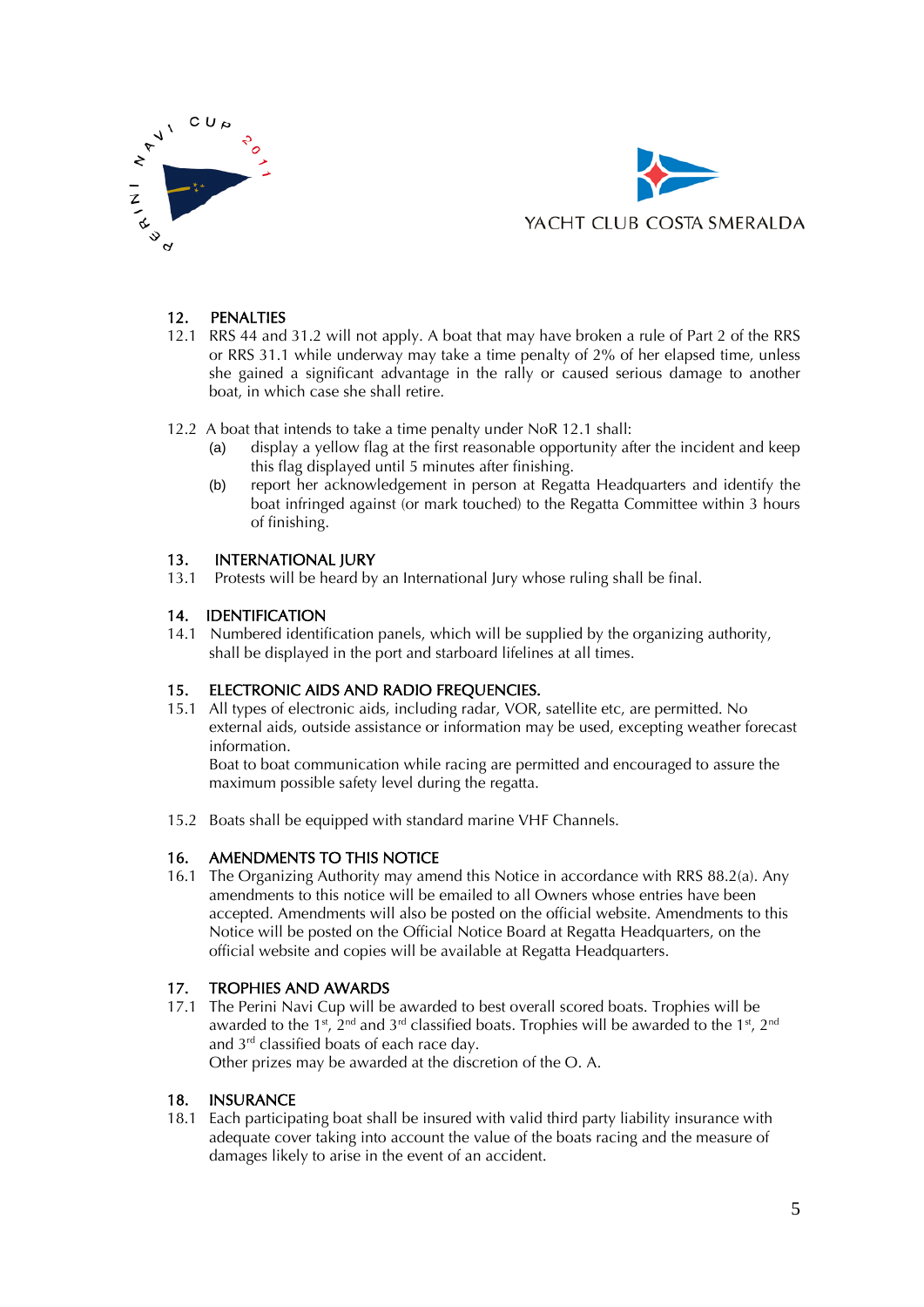



## 19. DISCLAIMER

Competitors agree to be bound by the International Sailing Federation Racing Rules of Sailing (RRS) 2009/2012, by the Sailing Instructions and the Notice of Race.

Competitors agree to take any and all responsibility for the nautical qualities of their boat, the rigging, the crew's ability and the safety equipment. Competitors also agree to take any and all responsibility for damages caused to third persons or their belongings, to themselves or to their belongings, ashore and at sea as a consequence of their participation in the regatta, relieving of any responsibility Perini Navi, the Yacht Club Costa Smeralda and all persons or sponsors involved in the organization under

whatever qualification and to accept full responsibility for the behaviour and dress of the boat's crew, representatives and guests.

Competitors are to be acquainted with ISAF RRS Part 1 Fundamental Rule 4: "The responsibility for a boat's decision to participate in a race or to continue racing is hers alone".

In any case, competitors agree that the Yacht Club Costa Smeralda, Perini Navi, the sponsors and their agents, have no responsibility for loss of life or injury to members or others, or for the loss or damage to any vessel or property.

As part of the registration process, each individual participating crew member will be required to sign a declaration accepting this disclaimer of liability.

### 20. MEDIA RIGHTS

Competitors grant the Organizing Authority, the unrestricted right and permission to use the name and the image for any text, photograph or video footage of either themselves or the boat they are sailing during the event to be published or broadcast in any media whatsoever (including but not limited to Press and TV advertisements or Internet), for either editorial or advertising purposes or to be used in press information; in this respect, competitors' names and any biographical material of themselves may also be used or reproduced in any way known. As part of the registration process, each individual participating crew member will be required to sign a declaration accepting this waiver of rights.

#### 21. SOCIAL EVENTS

The social programme will be available at final registration at the YCCS.

#### 22. PRESS OFFICE

Media representatives wishing to cover the event are requested to contact: Yacht Club Costa Smeralda Press Office - 07021 Porto Cervo (OT) – Italy Tel. +39 0789 902200 - Fax +39 0789 91257 - Email: [pressoffice@yccs.it](mailto:pressoffice@yccs.it)

#### 23. FURTHER INFORMATION

For further information please check the event web site [www.yccs.com](http://www.yccs.com/) or contact the Race Office at: Yacht Club Costa Smeralda - 07021 Porto Cervo (OT), Italy Tel: +39 0789 902200 Fax: +39 0789 91213 Email: [secretariat@yccs.it](mailto:secretariat@yccs.it)